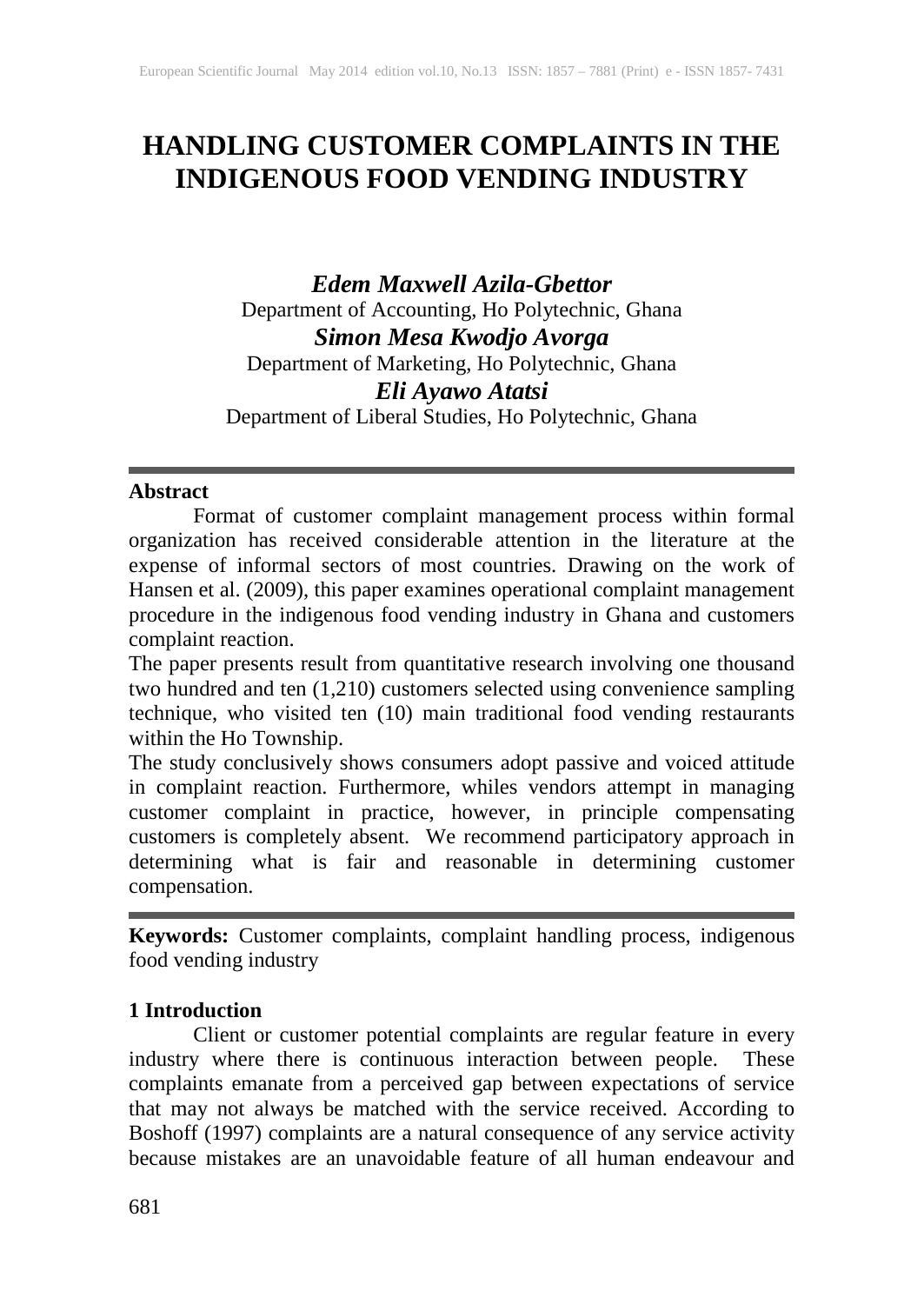service delivery. Eccles & Durand (1998) suggested customers always complain because they only want what they were denied. For example a study by Andreasen & Best (1977) found out conclusively that consumers experience problems in about 20 % of their purchases, complain to seller  $40\%$  of the time.

In this season of incessant and intense competition, many service delivery firms aim at retaining a pool of loyal and profitable customers through the offer of excellence and high quality services, but, Hart et al. (1990) advises that mistakes, complaints and failures are to be anticipated. This is particularly spot on in the indigenous food vending industry in Ghana which is highly patronized and remain one of the most important sector of the economy due to its close association with the Tourism and Leisure industry. However, Gilly & Hansen (1992) have demonstrated that effective complaint handling may convert upset clientele into content and faithful ones and others believe customer complaint or feedback is a "gift" (Barlow & Moller, 1996) because it emphasis the readiness of the customer to still do business with you. Thus the customer still cares about the relationship they have with your company and wants you to fix the problem.

It is to be noted that for organizations, attracting new customers is more costly and less profitable than retaining the existing ones (Schlesinger & Heskett, 1991; Ovenden, 1995; Johnston, 2001). Whilst Nyer (2000) agrees that consumer complaints are useful sources of information that help marketers identify sources of dissatisfaction, and therefore should be encouraged, other authors agreed learning from mistakes can sometimes be costly (Johnston & Mehra, 2002; Hodgetts, 1998; Atalik, 2007). For example unhappy customers do create awful reputation for organizations by informing them of their service experience (Blodgett et al., 1995; Stauss & Schoeler, 2004).

Since the systematic study into customer complaint behaviour was published by Andreasen & Best (1977) and Day et al. (1981), the field has received considerable attention over the year. However, many inconsistencies of findings across countries were identified (Mayer & Morganosky, 1987, Han et al., 1995). Further analysis of the literature reveals that the study into complaint management has been lobbed sided. Majority of the studies highlights these complaint management or handling procedures in corporate organization (Heung & Lam, 2003; Ngai et al., 2007) and only limited number of studies has empirically examined these procedures in the informal sector. Especially nothing is known about procedures for dealing with complaining customers within the indigenous food vending restaurant in Ghana where complaint management procedures leave much to be desired. These experiences are reported they-in and day-out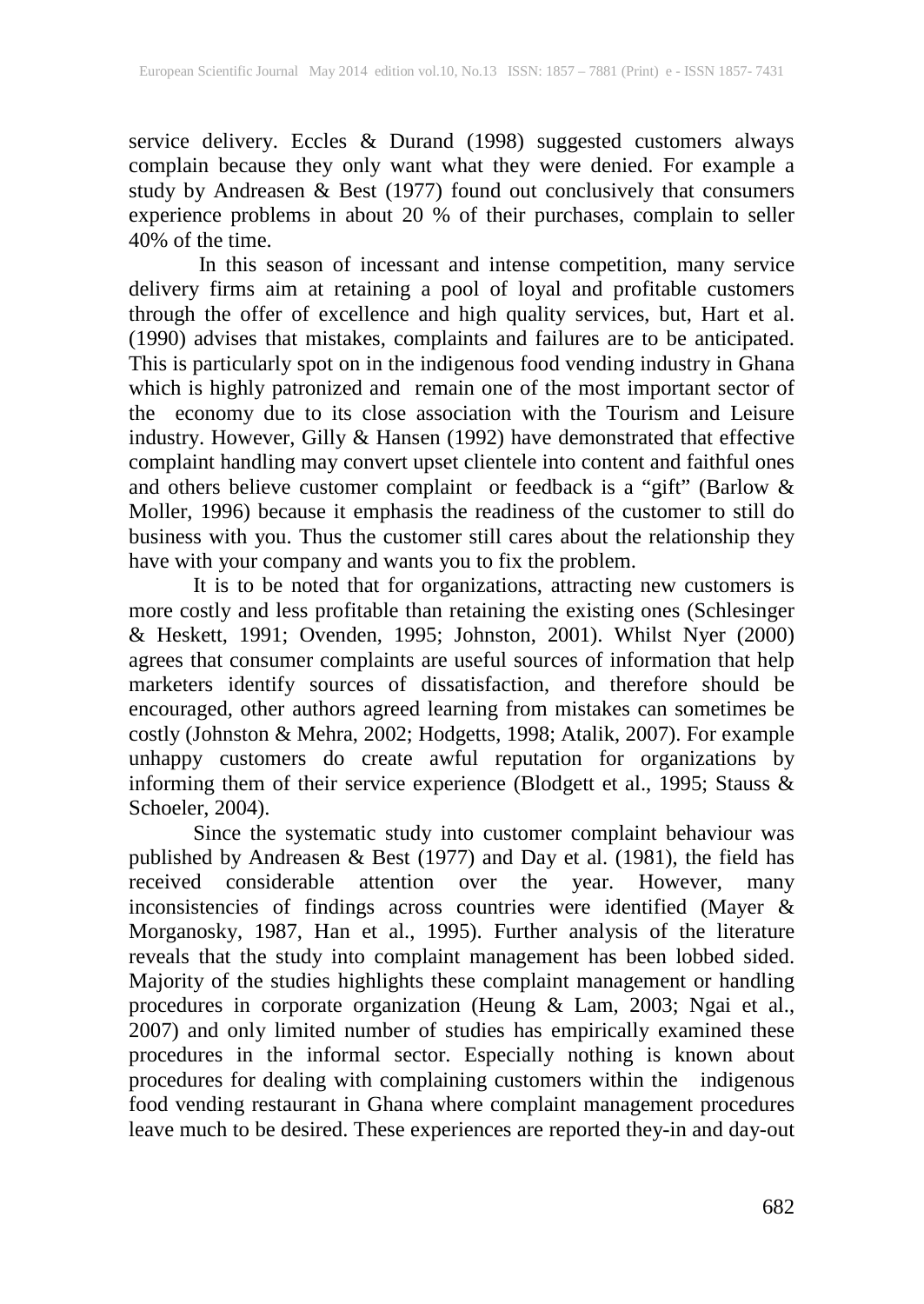by clients who patronized indigenous food markets. For example, a personal experience by one of the authors goes as follows:

*.............. there was this instance that the researcher observed at the Tema community one market where a customer came to buy "wakye" (a popular traditional food) from a vendor. Few seconds after service, the customer complained to the seller of weevils in the "wakye". Shockingly, the vendor rained insults on the customer. This scenario became heated as other customers waiting to be served joined the frenzy. Eventually, everybody left without buying.* 

Earlier inquiries suggests several advantages in effective and efficient complaint management such as customer satisfaction and hence loyalty (Berry & Parasuraman, 1991), promotion of less waste in resources and time (Ramsey, 2003), and customer perception of quality and reduced negative word of mouth (Mitchell, 1993; Hodgetts, 1998). In this vein, efficient complaint handling is paramount and inevitable considering the numerous benefits it can offer.

The present study therefore aims to add to the existing knowledge base by addressing three important research issues (i) established which category of workers complaint most based on their demographic profile (ii) determine the type of complaint made and customers complaint reaction and (iii) ascertain the complaint handling process by vendors.

## **Research Question**

Specifically, the research sought to find answers to the following four research questions

- What category of workers complain most based on their demographic profile?
- What type of complaints are made by dissatisfied customers?
- How do customers react to service failure situations?
- How do vendors handle customer complaints?

## **2. Literature Review**

A complaint is an expression of dissatisfaction, about the standard of service, actions or lack of action by an organization to an individual. According to Jacoby & Jaccard (1981, p. 6) it is "an action taken by an individual which involves communicating something negative regarding a product or service." Crié (2001) assert that it will be based on the perceived dissatisfaction with a product, a service or an event in the course of the buying process or during the consumption. Diamond et al. (1976) further argues this dissatisfaction is based on the customer's feelings and perception. This view is very significant in the services domain since quality evaluation to a certain degree is based on customer's subjectivity (Diamond et al., 1976)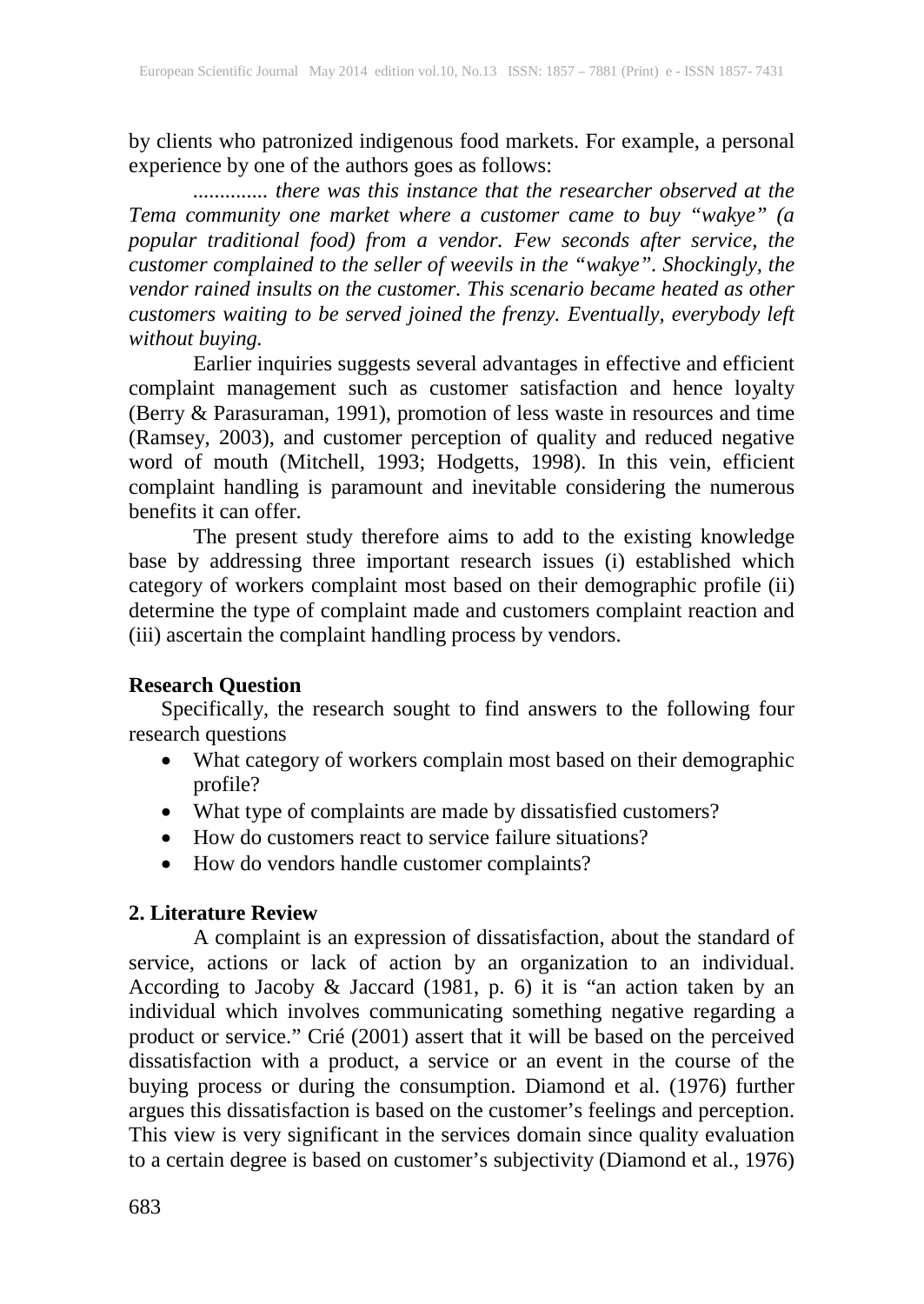and failure in services can affect customer outcome and service process (Tax et al., 1998; Smith et al., 1999).

Complaint management is the way in which companies systematically handle problems in customer relations (Jeschke et al., 2000). According to Johnston (2001) cited in Hansen et al. (2009:7) it "involves the receipt, investigation, settlement and prevention of customer complaints and recovery of the customer". A customer complaint is a report from a consumer providing documentation about a problem with a product or service or again, is any expression of dissatisfaction by a customer or potential about customer delivery or a product by the company or its agents (Landon, 1980). Gilly et al. (1991) argue this processes can be likened to information processing in an organization. The goal is to stabilize customer relationships that are at risk and to assure a specific level of quality by creating a consistent business environment regarding personnel.

Singh (2000) argue that consumers have a range of alternatives to express their dissatisfactions. According to Crie & Ladwein (2002) four main typologies have been proposed to differentiate complainants form noncomplainants in the literature. According to Mowen & Minor (2008) a dissatisfied consumer may decide not to repurchase a firm's product or services as legitimate responses after bad buying behaviour. Singh (2000) classifies consumers engaging in such behaviour as "passives" (Stauss & Seidel, 2004). Secondly, consumers can decide to take private action involving only people inside the consumer's group in informal ways. That may include changing the brand supplier, ceasing to use the product or service, or warning family and friends. This action may aim at "getting even and punitive aims" (Zeithaml et al., 2000). This group is classified as "voicers" (Stauss & Seidel, 2004). Thirdly, consumers can take some form of public actions involving people and organizations outside the consumer's group in more formal ways. These may be seeking redress directly from the seller or manufacturer and taking legal action against the seller or manufacturer. They may also be registering a complaint with the seller of manufacturer, a public consumer protection agency, or a private consumer organization (Day & Ash, 2007). Complainants may also create a new company to provide a better product or service (Day et al., 1981). The main purpose of these consumer complaints is to "recover economic loss by getting an exchange or a refund and rebuild self-image (Davidow & Dacin, 2007). This group is classified as "irates" (Stauss & Seidel, 2004). Finally, consumers may take a variety of different private and public actions. Consumers may blame sellers and manufacturers for their unsatisfactory product or service. They may choose to boycott sellers and manufacturers by ceasing to use their products or services and spread negative information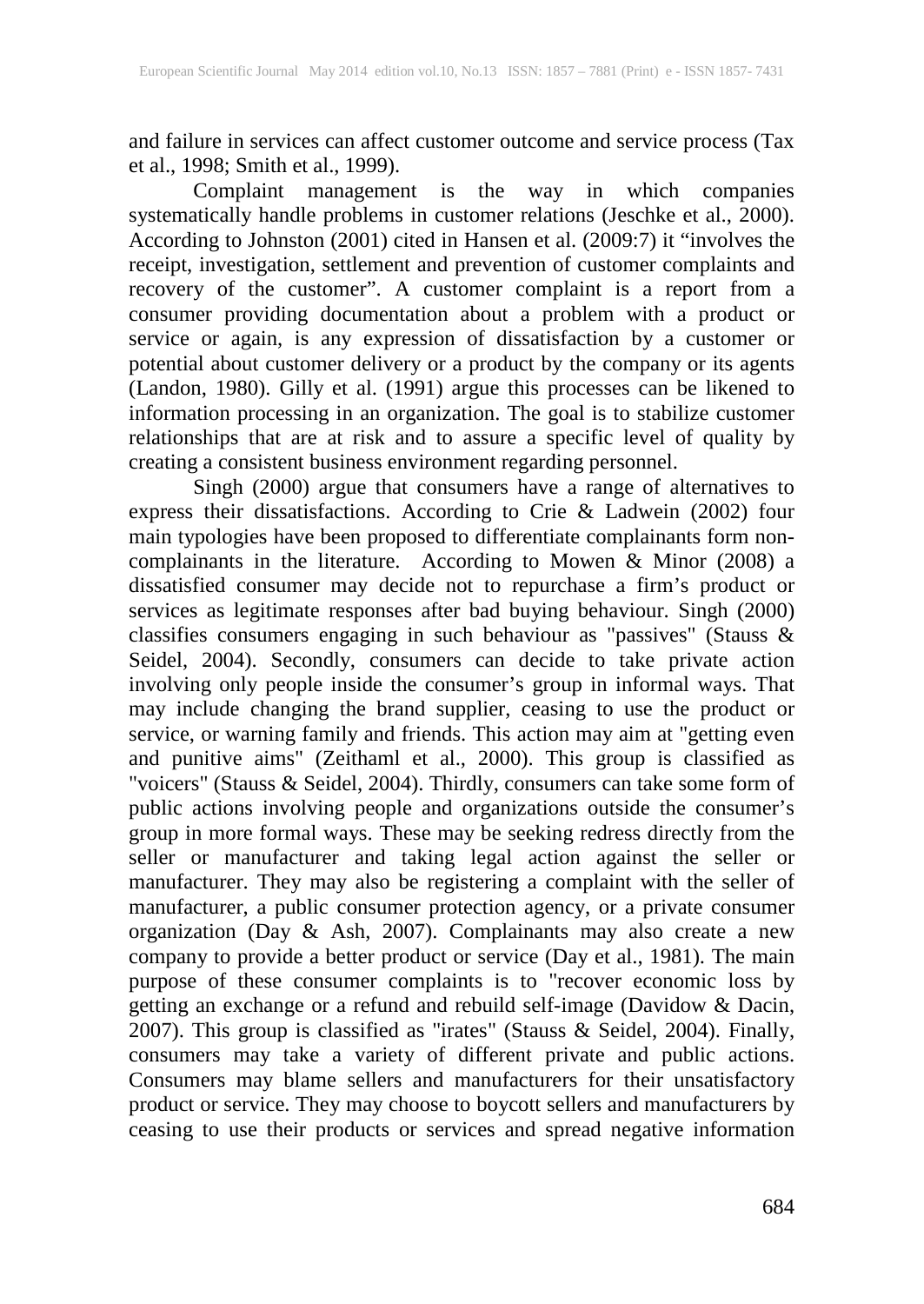about their products or services. (Zeithaml et al., 2000). This last group is classified as "activists" (Stauss & Seidel, 2004).<br>Carney (1996) and Behrens et al. (2007) advise it is essential for a

Carney (1996) and Behrens et al. (2007) advise it is essential for a firm to have an effectual response when a complaint takes place. This should be seen in the form of the quality of the reply, ability to address customers concern and perception and plan for future prevention. Various authors have separately tried to conceptualized complaint management process. For example, Wysocki et al. (2010) identifies three important aspects of the complaint process which includes (i) activity seeking customer complaints; (ii) recognizing the type of customer that is complaining; and (iii) responding appropriately based on the type of complainants. Adamson (1993) suggests that complaint management should be evolved through a four-stage process starting with an in-depth analysis and strategic use of past complaints and results. Cook & Macaulay (1997) deal with the rather normative concept of empowered complaint management. Important elements in this concept include a positive and proactive (non-defensive) attitude towards complaints, fast reply and simple solution, and that complaint handlers should be regarded as an important part of the company. Johnston (2001) however, supports the operational view on complaint management which advocates for the process by which complaints are handled and customers recovered. The proponents of operational view on complaint management process argued for speedy response, reliability, and consistency of response, ease of access to the complaint process, keeping the complainant informed, and well-trained staff who understand the complaint process (Hart et al., 1990; Johnston, 2001; Barlow & Moller, 1996; Boshoff, 1997) for successful implementation of complain management process. Hansen et al. (2009) categorized operational view on complaint management into three sub-dimensions: (i) complaining accessibility; (ii) retailer-customer interaction; and (iii) compensation policy. According to Hansen et al. (2009) it is important the retailer convinces his/her customers that complaints are welcome and that they will be handled seriously. Since Johnston (2001) and Boshoff (1997) asserted mistakes are an unavoidable feature of all human endeavour and complaints are a natural consequence of any service. This may imply that if a retailer receives only few complaints, it could be dissatisfied consumers are just switching to a competitive retailer without voicing a complaint (Goodmann, 1999; Stephens & Gwinner, 1998) or if the customer is uncertain on where/or how to deliver the complaint or, even worse, if the customer doubts the retailers interest in receiving the complaint (Hansen et al., 2009). Retailer-customer interaction stress a complaint process where customers are more interested in obtaining a fair and serious procedural treatment rather than specific result of the complaint process (Lind & Tyler, 1988; Greenberg, 1990). Saxby et al. (2000) supported this view and argue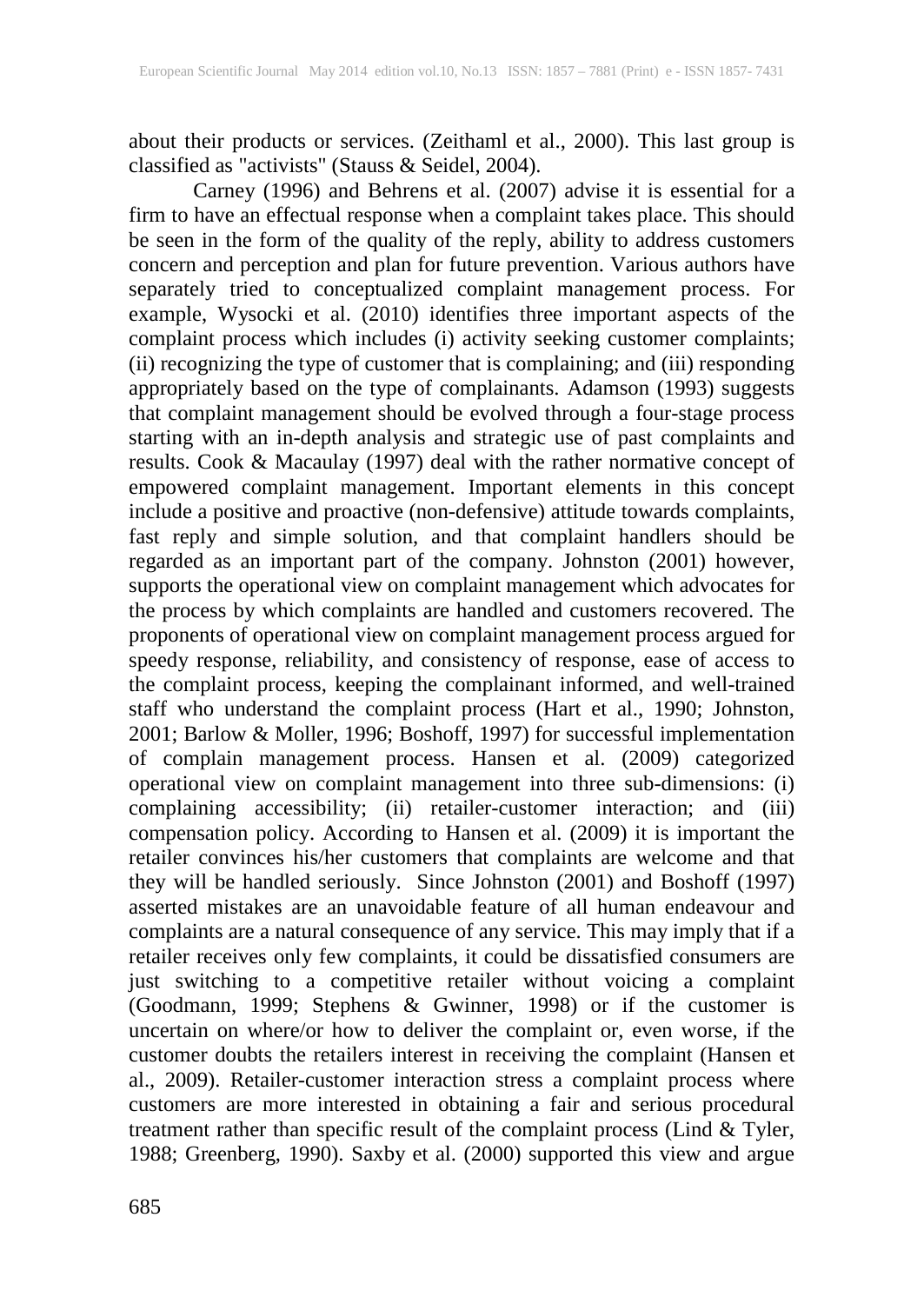that consumers are always occupied with obtaining procedural justice, which according to Sheppard et al. (1992) can be termed perceived fairness of a process that culminates in an event, decision, or action. Hansen et al. (2009: 11) suggested a situation where "customers feels exposed to a poor retailer-customer interaction cannot necessarily be compensated by a favourable outcome of the process". Davidow (2003) asserted customer dissatisfaction can also take place during the complaint process. It is therefore imperative retailers welcome complaints and treats them seriously with positive attitude during the process. Hansen et al. (2009) further suggested the principal motive for complaining is his/her perceived loss and consequently would be expectant of reimbursement or compensation in any of the following forms offering price-reductions, repair or exchange of poor products (Hui  $\&$  Au, 2001).

Blodgett et al. (1995) suggested interactive justice carries a heavier weight which implies fair settlements or distributive justice is not enough. It is therefore imperative for customers to be treated with such values including empathy, courtesy, honesty, and politeness (Tax et al., 1998). Chase & Dasu (2001) further argue that whether compensation and reaction is perceived as appropriate is dependent on the kind of failure that occurred. For example financial or tangible reactions are appropriate when there has been a loss of economic resources or there has been a problem meeting demands and an intangible reaction is seen as adequate in the case of a loss of social resources and in the case of failures in the process caused by employee´s behaviour (Chase & Dasu, 2001). Smith et al. (1999) also argue the scale of the failure also has an impact on the evaluation of the compensation. The social exchange theory suggests that the value of the exchanged goods, the loss perceived by the client and the recovery measure should be balanced (Hoyer & McInnis, 2010).

## **3. Methodology**

A quantitative technique, specifically descriptive approach was adopted. This method was deemed suitable because the authors only sought to find out customers complain reaction and complaint management procedure in the traditional food vending industries (Punch, 2005; Jackson, 2009; Saunders et al., 2012).

A total of one-thousand four-hundred (1,400) customers were sampled using convenience sampling techniques. This approach is to help the researchers select the most accessible subjects and it is least costly in terms of time and effort (Oisín, 2007; Marshall, 1996) since the target population is infinite. The study considered only customers who have ever made a complaint after purchase. Similarly, ten (10) traditional food vending restaurants were sampled using purposive sampling technique. This allows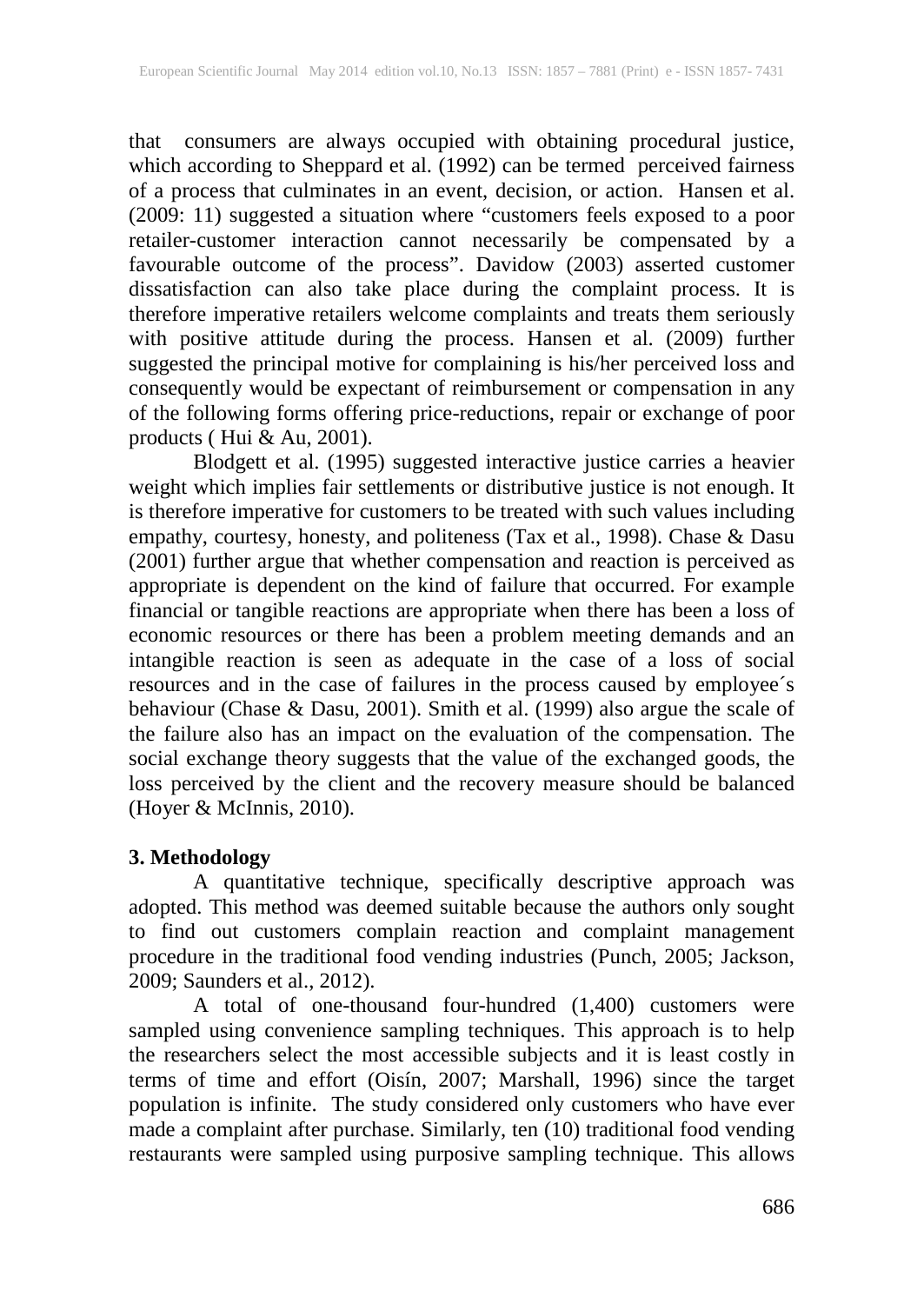the researchers to deliberately focus on restaurants that only offer customers local foods and also are heavily patronized by all classes of workers (Kerlinger, 1986; Pope, 2000).

A structured interview was the main instrument used to collect data from the customers for the study. The use of this instrument is to assist in achieving reliability by promoting greater consistency and further help to reduce the possibility of interviewer bias (Malhotra & Birks, 2003). The survey instruments consist of three parts. The first part assesses the most frequent complaint base on demographic properties of the respondents. The second part was about respondent's complaint reaction based on the study of (Singh, 2000; Stauss & Seidel, 2004) and the type of complaint made by customers. The third part focuses on the assessment of complaint management procedure based on the study of Hansen et al. (2009). List questions were used for evaluating respondent's demographic profile, frequency of their patronage and complaint reaction and complaint type. Customers assessment of vendor's complaint management procedure was measured using a five (5) point likert scale (1= strongly agreed; 2= agreed; 3= normal; 4= disagreed; 5=strongly disagreed), aimed at determining views and experiences (Shaw & Pieter, 2000) on complaint accessibility, retailercustomer interaction and compensation policy (Hansen et al., 2009). The questionnaire was administered over a period of 7 consecutive days (1 week) - Monday to Sunday, throughout the day. It covered 20 questionnaires per day and involved ten (10) well trained research assistants between  $3<sup>rd</sup>$  to  $9<sup>th</sup>$ February 2014. The research assistants were detailed to administer the questionnaire, interpret the questions in the local language and record the responses by checklist. A total of one thousand two hundred and ten (1,210) usable questionnaires were received after editing, giving a response rate of 88.05%.

The SPSS statistical package was used in data input and results were analyzed using descriptive statistics and are expressed as numbers and percentages.

## **4. Results and Discussions**

Table 1 below evaluates four (4) variables related to respondents' demographic profile and two (2) other factors related to the regularity at which respondents patronized the food joints. The aim of this section is to determine which category complaint most. The study indicates that more females (57.52%) complained compared to males (42.48%). In probing customers' marital standing, majority of the complaints came from those who are married (62.48%) followed by divorcees (26.28%). This is not surprising since most women are experts in managing their kitchens at homes and they cook well to suit their taste. They are therefore likely to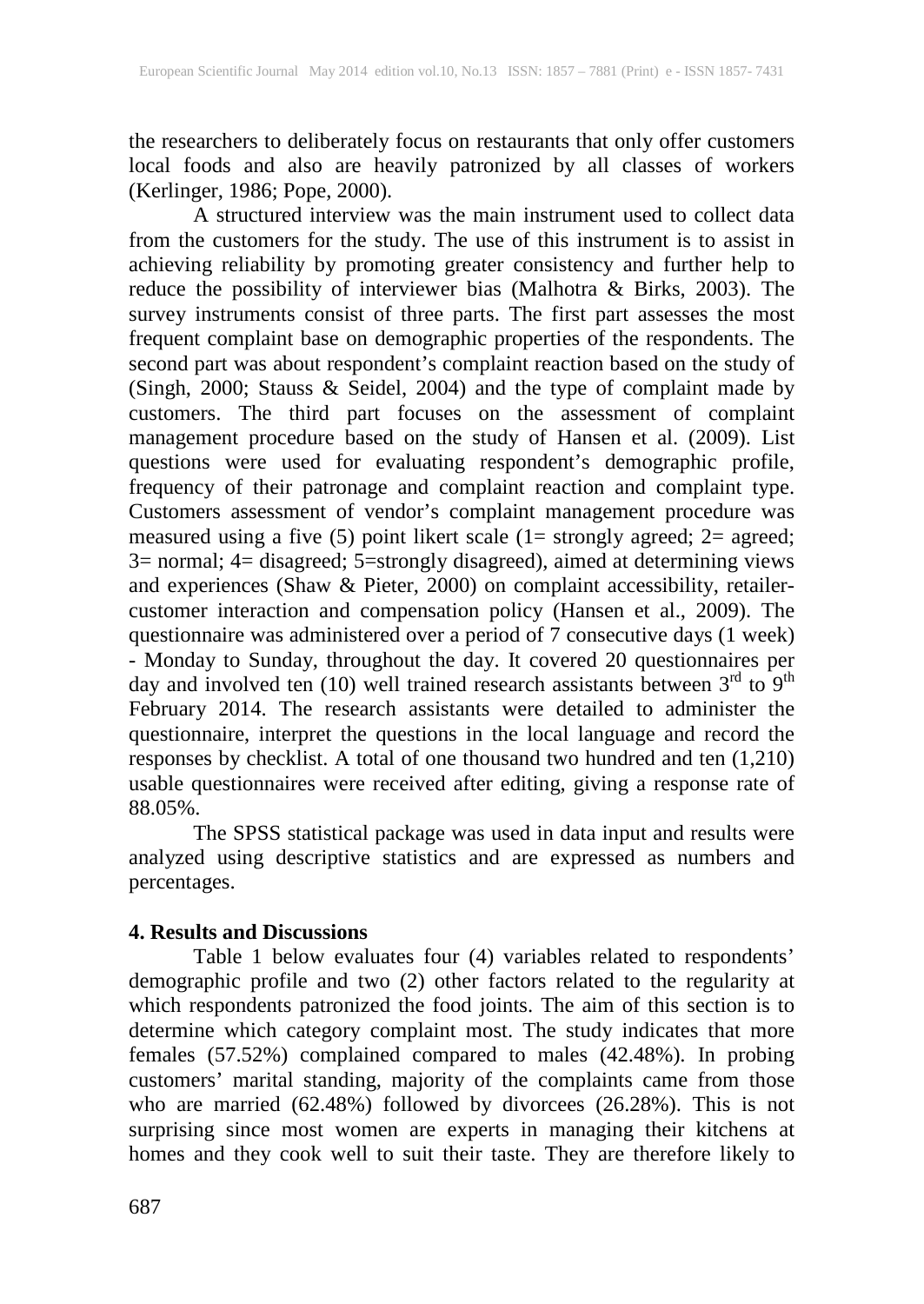contrast their home environment and homemade foods to the ones being purchased.

| <b>Table 1: Demographic Profile</b> |                  |            |  |  |  |
|-------------------------------------|------------------|------------|--|--|--|
| <b>Gender</b>                       | <b>Frequency</b> | Percentage |  |  |  |
| Female                              | 696              | 57.52      |  |  |  |
| Male                                | 514              | 42.48      |  |  |  |
| <b>Marital Status</b>               |                  |            |  |  |  |
| Married                             | 756              | 62.48      |  |  |  |
| Single                              | 136              | 11.24      |  |  |  |
| Divorcee                            | 318              | 26.28      |  |  |  |
| Age (years)                         |                  |            |  |  |  |
| 18-24                               | 197              | 16.25      |  |  |  |
| 25-34                               | 91               | 7.50       |  |  |  |
| 35-44                               | 166              | 13.75      |  |  |  |
| 45-54                               | 484              | 40.00      |  |  |  |
| 55 or above                         | 272              | 22.50      |  |  |  |
| <b>Level of Education</b>           |                  |            |  |  |  |
| SSCE/WASSCE/GCE "O&A"               | 61               | 5.00       |  |  |  |
| Level                               |                  |            |  |  |  |
| Undergraduate                       | 469              | 38.75      |  |  |  |
| Postgraduate                        | 529              | 43.75      |  |  |  |
| Others                              | 151              | 12.50      |  |  |  |
| <b>Duration of Patronage</b><br>of  |                  |            |  |  |  |
| <b>Vended food.</b>                 |                  |            |  |  |  |
| Less than a year                    | 151              | 12.50      |  |  |  |
| Between 1 year to 1 year,<br>9      | 439              | 36.25      |  |  |  |
| months                              |                  |            |  |  |  |
| Between 3 years to 3 years, 9       | 529              | 43.75      |  |  |  |
| months                              |                  |            |  |  |  |
| Above 4 years                       | 91               | 7.50       |  |  |  |
| Frequency of Patronage of           |                  |            |  |  |  |
| Vended food in a day                |                  |            |  |  |  |
| Once in a day                       | 136              | 11.25      |  |  |  |
| Twice a day                         | 408              | 33.75      |  |  |  |
| Thrice in a day                     | 666              | 55.00      |  |  |  |

Source: *Field Survey 3rd to 9th February 2014*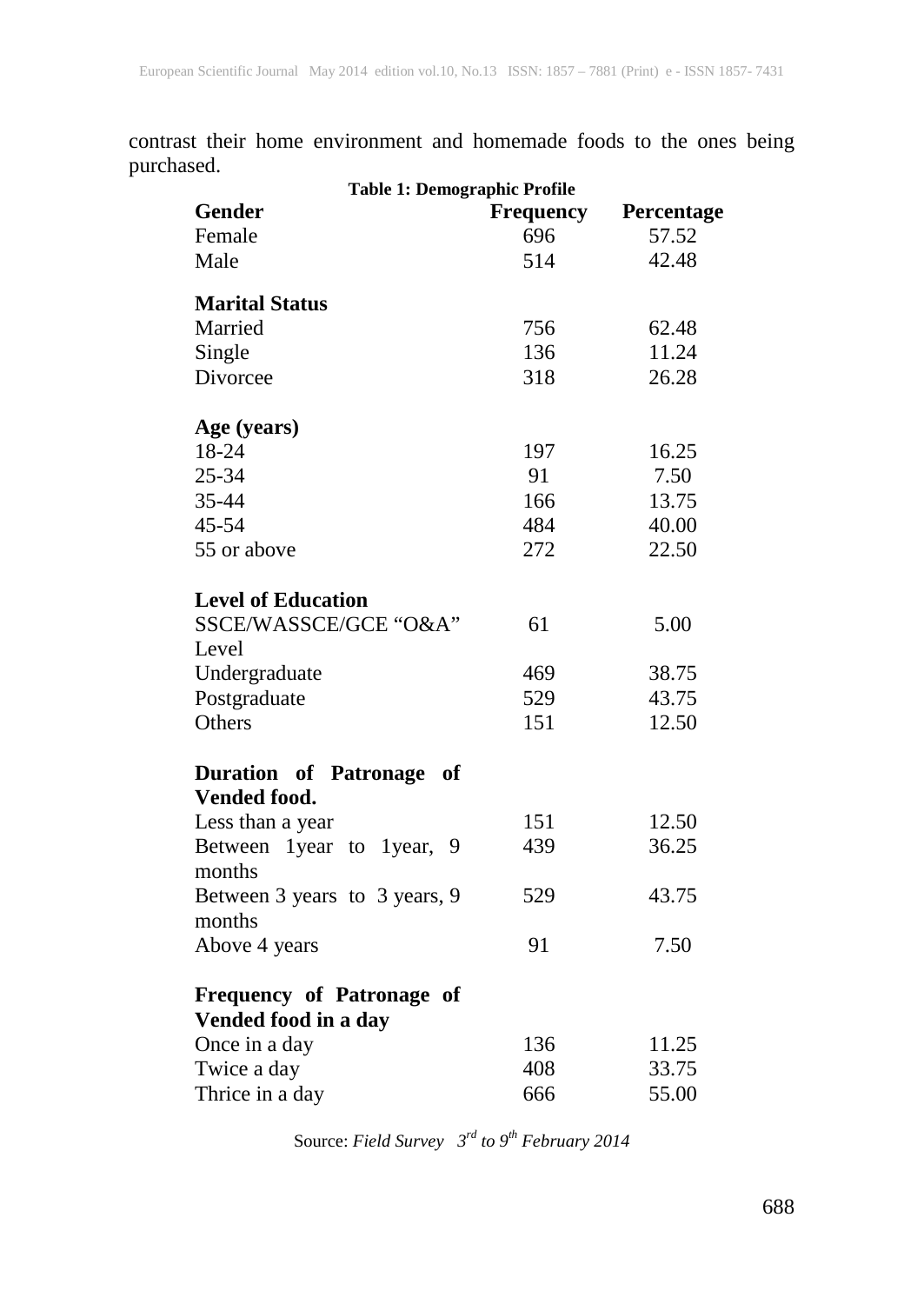For the age of respondents, majority of the complainants are within the age group of 45-54yrs and 55yrs above by a score of 40.00 and 22.50 respectively. Further analysis of educational levels show that customers attaining post graduate level of education complained most (43.75%) followed by undergraduate level by a score of 38.75%. This may also be due to the fact that with a higher education, customers are more knowledgeable about their rights and they may have a better way of going round their difficulty.

Additionally, the study also found out that customers, who had patronized the vended foods between 3 years to 3 years, 9 months complained most (43.75%) followed by between 1year to 1year, 9 months by a score of 36.25%. Finally on the frequency of patronage in a day, customers who visited thrice (55%) in the day complained most. This can also be narrowed down to the fact that, their consistency get them acquainted to the vendors and afford them the confidence and courage to complaint and go around the problem is a beautiful way.

The second table shown below was to gauge respondents view on type of complaints lodged and customer's reaction to vendor's response. The result from the table indicates a score of 39.92% that respondents major complaint was about food presentation, taste, appearance, etc. This is followed by attitude of the sales person or vendor (26.86%) and sales environment (17.60%). In further assessing the reaction of the customers to vendor's response, majority of the respondents adopted passive (54.38%) attitude. Followed by voicing with a score of 29.09%. The nature of their reaction epitomises the inadequacies of consumer protection laws and lack of institutions to support them in taking legal actions or accessing remedies for their problems. However, the passive and voicing posture of the consumers cannot be condoned with since spreading of bad news and influencing family and friends not to patronized their products can affect their bottom line.

| Table 2: Types of Complaint and Customers Complaint Reaction |  |  |
|--------------------------------------------------------------|--|--|
| <b>Types of Complaint</b>                                    |  |  |

| $\sim$ , pes or comparing                    |                  |                   |
|----------------------------------------------|------------------|-------------------|
| <b>Response</b>                              | <b>Frequency</b> | <b>Percentage</b> |
| Food presentation, taste, appearance, etc.   | 483              | 39.92             |
| Dressing/Appearance of the vendor            | 123              | 10.17             |
| Attitude of the sales person or vendor       | 325              | 26.86             |
| Sales environment                            | 213              | 17.60             |
| Service time                                 | 66               | 5.45              |
| <b>Types of Customers Complaint Reaction</b> |                  |                   |
| Passivers                                    | 658              | 54.38             |
| Voicers                                      | 352              | 29.09             |
| <b>Irates</b>                                | 124              | 10.25             |
| Activists                                    | 76               | 6.28              |
|                                              |                  |                   |

Source: *Field Survey 3rd to 9th February 2014*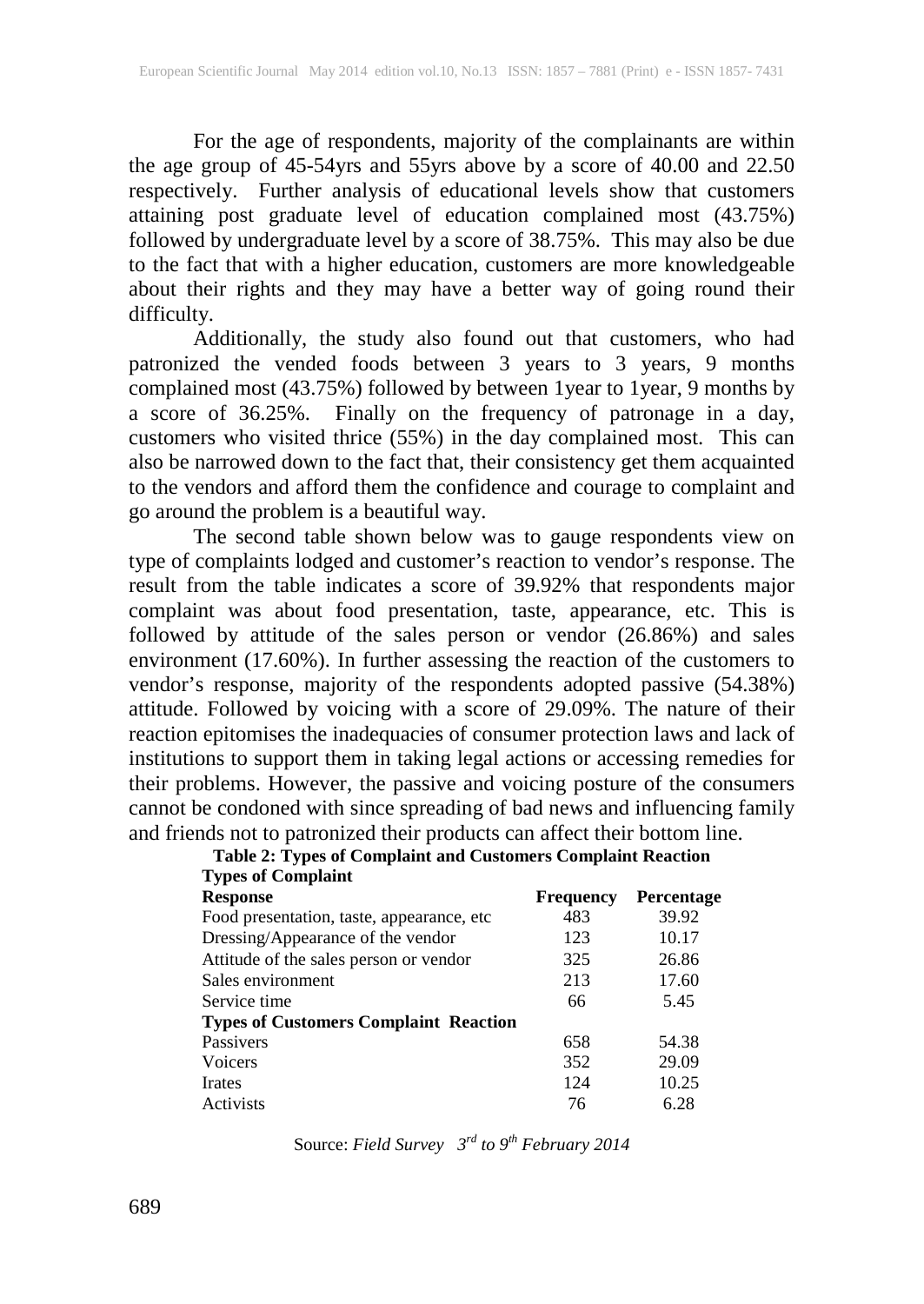Table 3 below measures the customer assessment of vendor's complaint management process. The 1,210 respondents who provided usable questionnaires were asked to indicate the extent to which they agreed or disagreed with a range of eleven (11) statements which are related to complaint management. The idea was to determine the degree to which the vendors in the study are meeting the needs of potential customers in relation to complaint management. Three dimensions specifically, procedural justice/complaining accessibility, interactional justice/retailer-customer interaction and distributive justice/ compensation policy of operational view on complaint management advanced by Hansen et al. (2009) was among the factors considered for the analysis.

Complaint accessibility or procedural justice was examined under three (3) main statements. As to whether vendors react swiftly to customer's complaint, 62.6% disagreed. However, majority of the respondents agree by a score of 67% that vendors gave them the chance to elucidate on their problem. Again, respondents disagreed by a score of 54.84% largely that the grievance management process of the venders was just.

Four (4) statements were employed in the studies to evaluate retailercustomer interaction or interactional justice for vendor's complaint management. According to the study, by a score of 60.61%, respondents agreed employees/vendors seemed to be concerned about their difficulty and by a score of 80.19% employees understood their exact problem. Whilst customer disagreed by a score of 61.8% they felt treated courteously, by a score of 59.2% they agreed the vendors seem keen to solve their problems.

| Table 3: Customer Assessment of Vendors Complaint Management Process          |                                |              |                              |       |       |
|-------------------------------------------------------------------------------|--------------------------------|--------------|------------------------------|-------|-------|
| <b>Factors</b>                                                                | <b>Responses In Percentage</b> |              |                              |       |       |
| <b>Complaining Accessibility/Procedural Justice</b>                           | SA.                            | $\mathbf{A}$ | N                            | D     | SD.   |
| Vendor quickly reacted to my complaint.                                       | 20.3                           | 17.1         | $\qquad \qquad \blacksquare$ | 40.2  | 22.4  |
| Vendor gave me the opportunity to explain my<br>point of view of the problem. | 43.17                          | 23.83        | 1.36                         | 21.27 | 10.37 |
| Overall, the vendor's complaint handling procedure<br>was fair.               | 18.76                          | 25.76        | 0.67                         | 42.18 | 12.63 |
| <b>Retailer-Customer Interaction/Interactional</b>                            |                                |              |                              |       |       |
| <b>Justice</b>                                                                |                                |              |                              |       |       |
| The employees seemed to be very interested in my<br>problem.                  | 15.35                          | 44.81        | 7.12                         | 32.72 |       |
| The employees understood exactly my problem.                                  | 39.12                          | 41.07        | $\blacksquare$               | 14.75 | 5.06  |
| I felt treated politely by the employees.                                     | 8.73                           | 29.47        |                              | 54.31 | 7.49  |
| The employees were very keen to solve my<br>problem.                          | 24.09                          | 35.11        | 2.03                         | 24.35 | 14.42 |
| <b>Compensation Policy/Distributive Justice</b>                               |                                |              |                              |       |       |
| I received an adequate compensation from the<br>company.                      | 11.02                          | 25.31        | 0.9                          | 45.36 | 17.41 |
| I received about as much compensation from the                                | 7.35                           | 26.17        | $\overline{\phantom{0}}$     | 50.23 | 16.25 |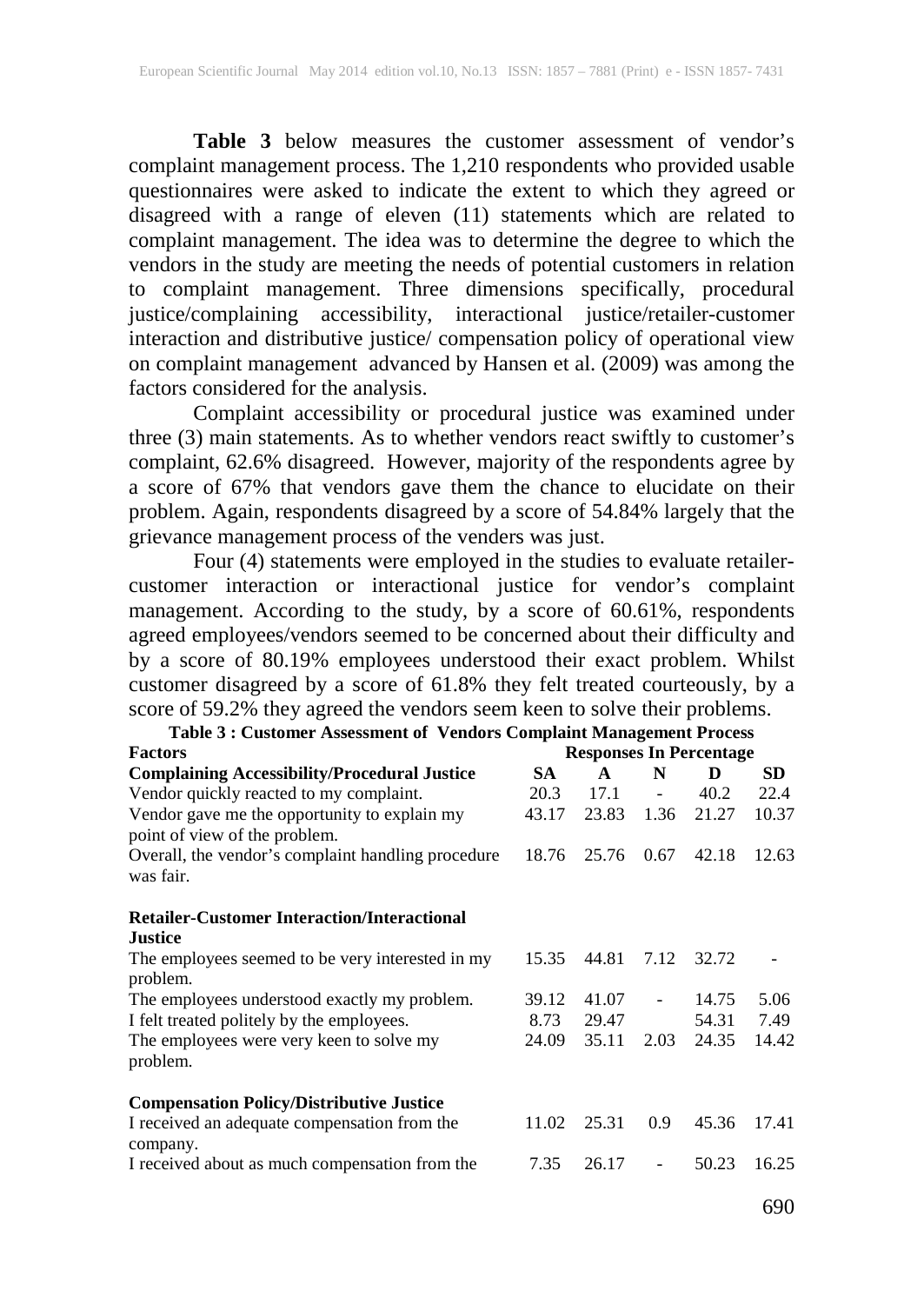company as in the context of previous complaints. In solving my problem, the company gave me exactly what I needed. 13.98 22.76 4.07 47.11 12.08 Overall, the compensation I received from the company was fair. 10.3 9.09 - 46.67 33.94

Source: *Field Survey 3rd to 9th February 2014 SD– Strongly Disagree, A – Agree, N– Neutral, A- Agree and SA – Strongly Agree.*

Four (4) statements were further used for the analysis of compensation policy or distributive justice for vendor's complaint management. Regarding receiving compensation for their problem, the responses for all statements were depressing. 62.77% disagreed they received adequate compensation from the vendors; 66.48% disagreed they received almost similar compensation in the context of previous complaints; 59.19% disagreed vendors gave them exactly what they needed; and finally, 80.61% disagreed that by and large, the compensation they received from the vender was fair.

Whilst vendors appear to do well with complaint accessibility and customer-retailer interaction, it is a however disappointing to reveal that vendors both reacted quickly to their complaint and also felt they were not treated civilly. The weakest link in the operational view relating to complaint management is the total disagreement by customers regarding the compensation package after making complaint. This is worrying since there is no legal obligation for them to do so and consumers failed to demonstrate or defend claim for compensation. Furthermore, there is no well laid down procedure to assess each case individually to determine the need for any compensation. The down side is that if customers complaints are not dealt with effectively, it can affect your client's loyalty and damage your reputation.

## **5. Conclusion**

It is hard to envisage a consumer transaction in any business not susceptible to problems and complaints. Neither should it be difficult to appreciate why businesses make determined efforts to avert and react to such complaints. Research demonstrate that companies attract and keep customers when they follow customer service standards and policies that prevent problems from arising, and are honest, fair and responsive when things go wrong.

However, in Ghana, there has always been a mounting apprehension about the inadequacies of complaint management procedure by consumers who patronize traditionally vended foods. This experiential study is therefore aimed at unraveling the views of customers in relation to types of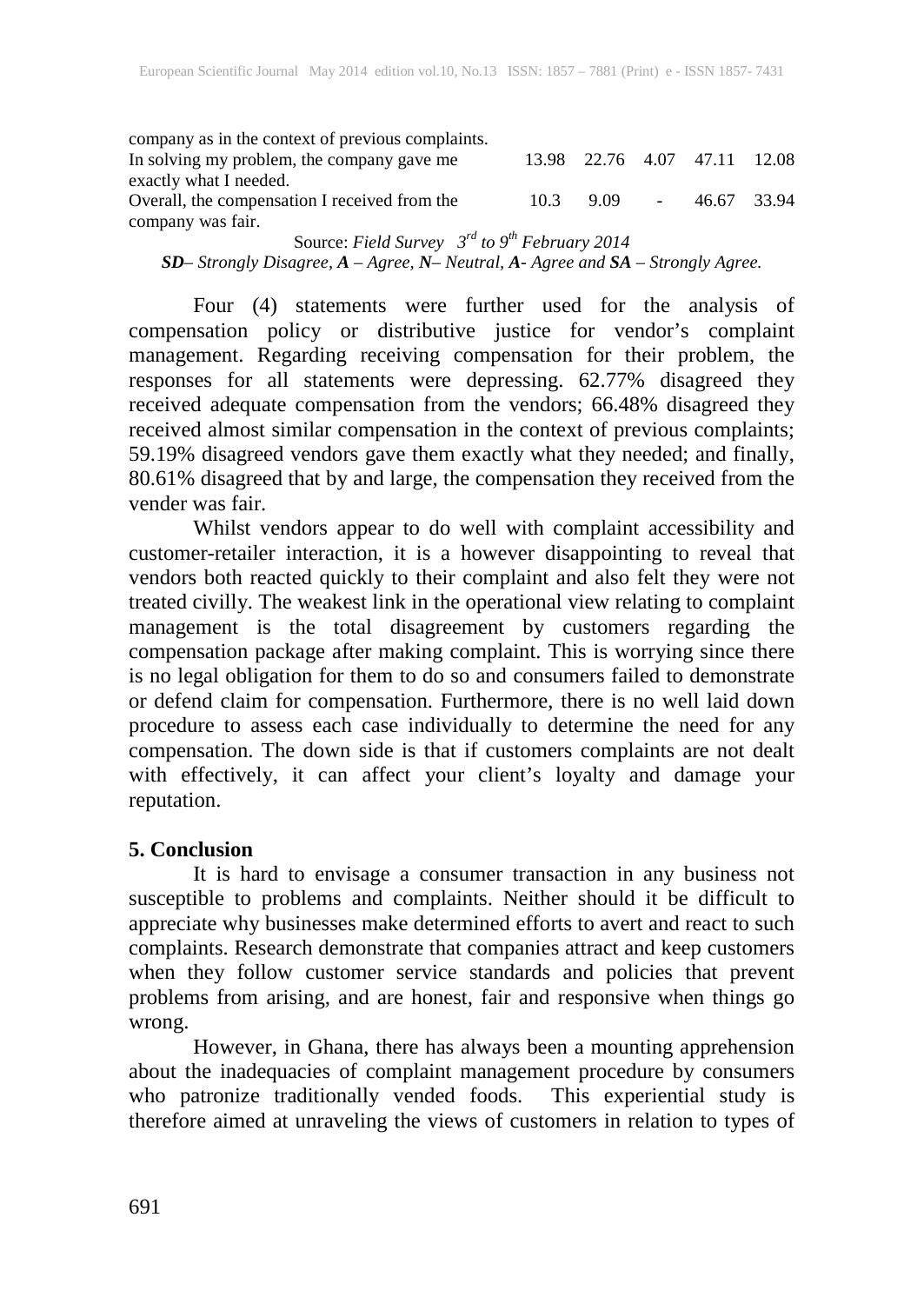complaint, customers' complaint reaction and vendor's complaint management process.

It was clear from the study that food presentation, taste, appearance and attitude of the sales person or vendor are the two major complaint lodge by consumers. Furthermore, customers mostly adopted the passive and voice attitude in dealing with complaints. While the study demonstrates in practice vendors attempt in managing customer complaint, significant of note is that in principle they largely pay any attention to compensating their customers. This attitude of vendors reflects the old age belief where providers of services always feel the services they render to their client is a privilege. This evidence further affirms why owners of businesses consider compensating customers as a cost since they are uneducated to know it cost more to replace a dissatisfied customer than to retain an existing customer. The view that customers are not treated courteously during retailer customer interaction is a serious impediment to effective complaint management since according to Blodgett et al. (1995) interactive justice has a greater impact than distributive justice.

#### **Implication**

In conclusion it is gratifying to reveal from the study a certain level of awareness and realization of desire by vendors to adopt a system to manage customer complaint. However, the aspect of result that we consider relevant for managerial practice is the attitude of sale persons which can greatly affects complaint handling procedures within the organization. This phenomenon can have different proportional effects on procedural and interactive justice of service delivery.

The attentiveness and effort exhibited by the organization's frontline employee can play a critical role on the provision of interactional fairness. Owners must therefore seek to select most suitable candidate with outstanding interpersonal skills for positions at their restaurant. Furthermore, they must also take steps to train their staff on how to handle customers sensitivity appropriately, and where necessary deal promptly with a problem.

Finally, even though distributive justice has been argued not to have the greatest impact on complaint management (Blodgett et al., 1995), lack of compensation package for complaints may be bad for business because not every customer will ignore it. In compensating, it is important vendors ask customers to propose a "fair and reasonable" solution thereby acting as a partner in resolving the problem. Institutions in charge of consumers' protection should also be strengthened. This will help them to provide education and active legal backing for customers.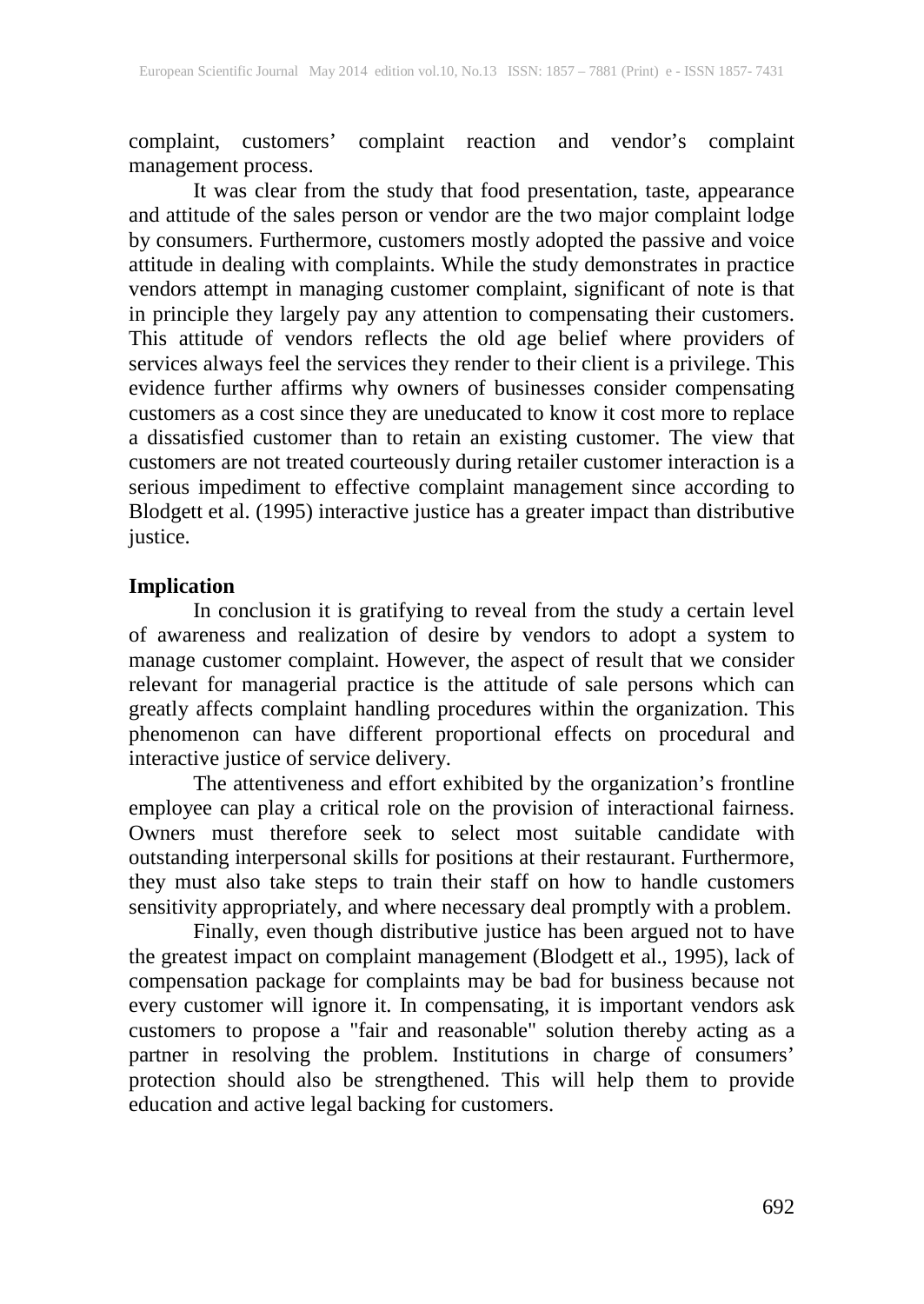## **Limitations**

Though Hartline and Ferrell (1996) argue that the selection of a single service industry eliminates problems associated with industry differences the focus on traditional food vending industry for the empirical analysis raise concerns about generalizability of the finding to all categories of restaurants. Replication for other categories of food vending industry would therefore be helpful.

## **References**

Adamson, C. (1993). Evolving complaint procedures. *Managing service quality*, 3(2), 439-444

Andreasen, A. R., & Best A. (1977). Consumers complain: does business respond? *Harvard business review*, 55, 93-101.

Atalik, O. (2007). Customer complaints about airline service: a preliminary study of Turkish frequent flyers. *Management Research News*, 30(6), 409- 419.

Barlow, J., & Moller, C. (1996). A Complaint is a gift. San Francisco, CA: Berrett-Koehler.

Behrens, B., Wilde, I., & Hoffmann, M. (2007). Complaint management using the extended 8D-method along the automotive supply chain. *Production Engineering*, 1 (1), 91-95.

Berry, L.L., & Parasuraman, A. (1991). Marketing services: Competing through quality. New York, NY: The Free Press.

Blodgett, J. G., Wakefield, K.L., & Barnes, J. (1995). The effects of customer service on consumer complaining behaviour. *Journal of Services Marketing*, 9 (4), 31-42.

Boshoff, C.R. (1997). An experimental study of service recovery options. *International Journal of Service Industry Management*, 8 (2), 110-130.

Carney, S. (1996). Westminster City Council: improving quality through complaint management. *Managing Service Quality*, 6(4), 20-22.

Chase, R. B., & Dasu, S. (2001). Want to Perfect your Company's Service? Use Behavioural Science. *Harvard Business Review*, 79, 79-84

Cook, S., & Macaulay, S. (1997). Practical steps to empowered complaint management. *Managing Service Quality*, 7(1), 39-42.

Crié, D. (2001). Un cadre conceptuel d'analyse du comportement de réclamation. *Recherche et Applications en Marketing*, 16, 45-65

Crie, D., & Ladwein, R. (2002). Complaint letters and commitment theory: an empirical approach in mail order selling. Journal of Targeting, *Measurement and Analysis for Marketing,* 11 (1), 45 – 55.

Davidow, M. (2003). Organizational Responses to Customer Complaints: What Works and What Doesn't. *Journal of Service Research*, 5(3), 225-250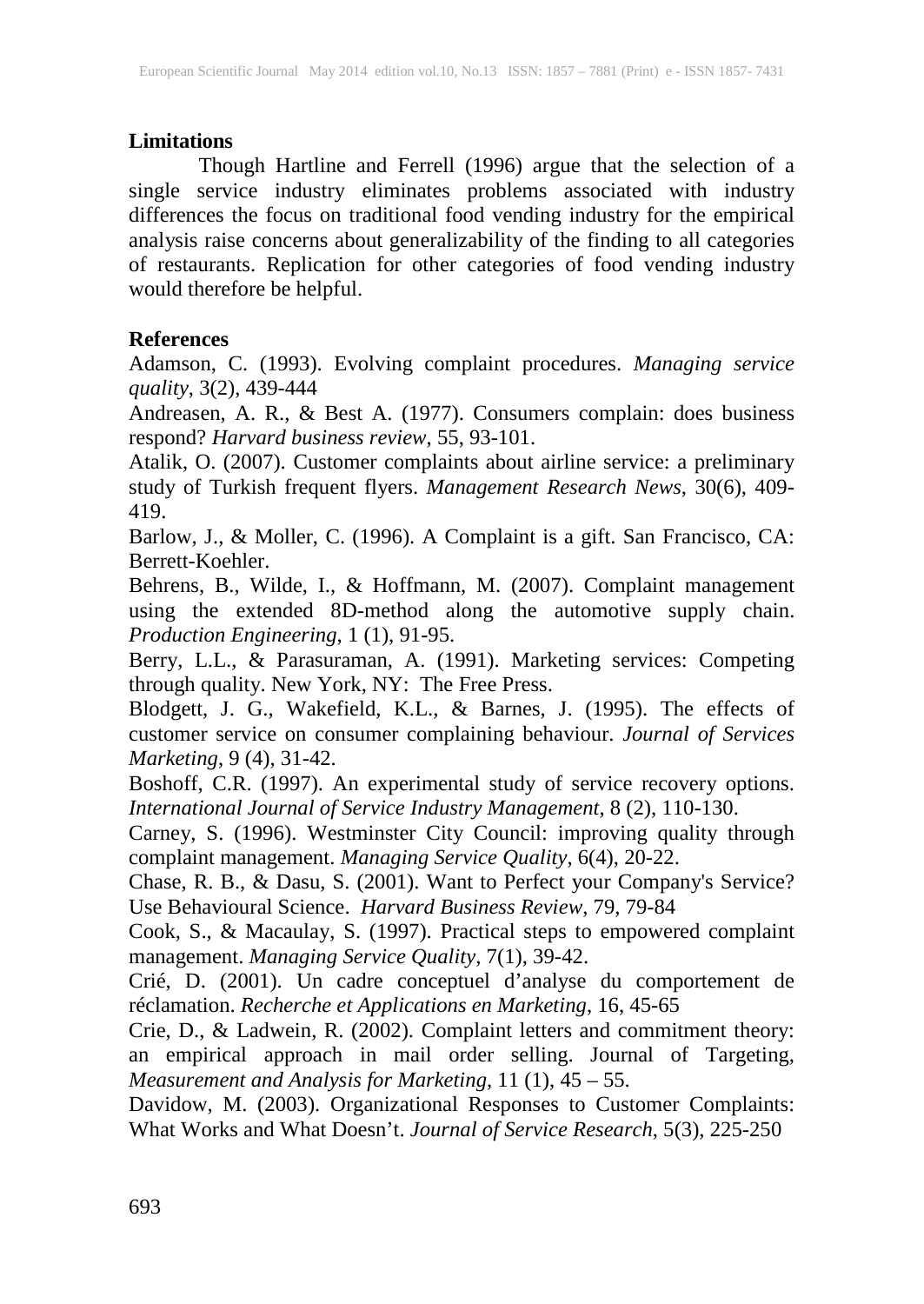Davidow, M., & Dacin, P.A. (2007). Understanding and influencing consume complaint behaviour: improving organizational complaint management. *Advances in Consumer Research*, 24, 450 – 456.

Day, R. L., Grabicke, K., Schaetzle, T., & Staubach, F. (1981). The hidden agenda of consumer complaining. *Journal of Retailing*, 57(3), 86–106

Day, R.L., & Ash, S.B. (2007). Consumer response to dissatisfaction with durable products. *Advances in Consumer Research*, 6, 438 – 444.

Diamond, S. L., Ward, S., & Faber, R. (1976). Consumer Problems and Consumerisms: Analysis of Calls to a Consumer hotline. *Journal of Marketing*, 40, 58-62.

Eccles, G., & Durand, P. (1998). Complaining customers, service recovery and continuous improvement. *Managing Service Quality*, 8(1), 68–71.

Gilly, M.C., & Hansen, R.W. (1992). Consumer complaint handling as a strategic marketing tool. *The Journal of Product and Brand Management*, 1  $(3), 5-16.$ 

Gilly, M.C., Stevenson, W.B., & Yale, L.J. (1991). Dynamics of complaint management in the service organization. The Journal of Consumer Affairs, 25(2), 295-322.

Goodmann, J. (1999). Basic facts on customer complaint behaviour and the impact of service on the bottom line. Competitive Advantage, 8(1),1-5.

Greenberg, J. (1990). Organizational justice: yesterday, today, and tomorrow. *Journal of Management*, 16(2), 399-432.

Han, S., Keng, K.A., & Richmond, D. (1995). Determinants of consumer complaint behaviour: a study of Singapore consumers. *Journal of International Consumer Marketing,* 8(2), 59-76.

Hansen, T., Wilke, R., & Zaichkowsky, J. (2009). Managing consumer complaints: differences and similarities among heterogeneous retailers. *International Journal of Retail & Distribution Management*, 38(1), 6-23.

Hart, C.W.L., Heskett, J.L., & Sasser, W.E. (1990). The profitable art of service recovery. *Harvard Business Review*, 68(4), 148-56.

Hartline, M.D., and Ferrell, O.C. (1996). The management of customercontact service employees: an empirical investigation. *Journal of Marketing* 60, 52–70.

Heung, V.C.S., & Lam, T. (2003). Customer complaint behaviour towards hotel restaurant services. *International Journal of Contemporary Hospitality Management*, 15(5), 283-289

Hodgetts, R. (1998). Measures of quality and high performance, New York, NY: AMACOM,

Hoyer, W. D.,  $\&$  McInnis D. J. (2010,  $5<sup>th</sup>$  edn). Consumer behaviour. South Western:Cengage Learning.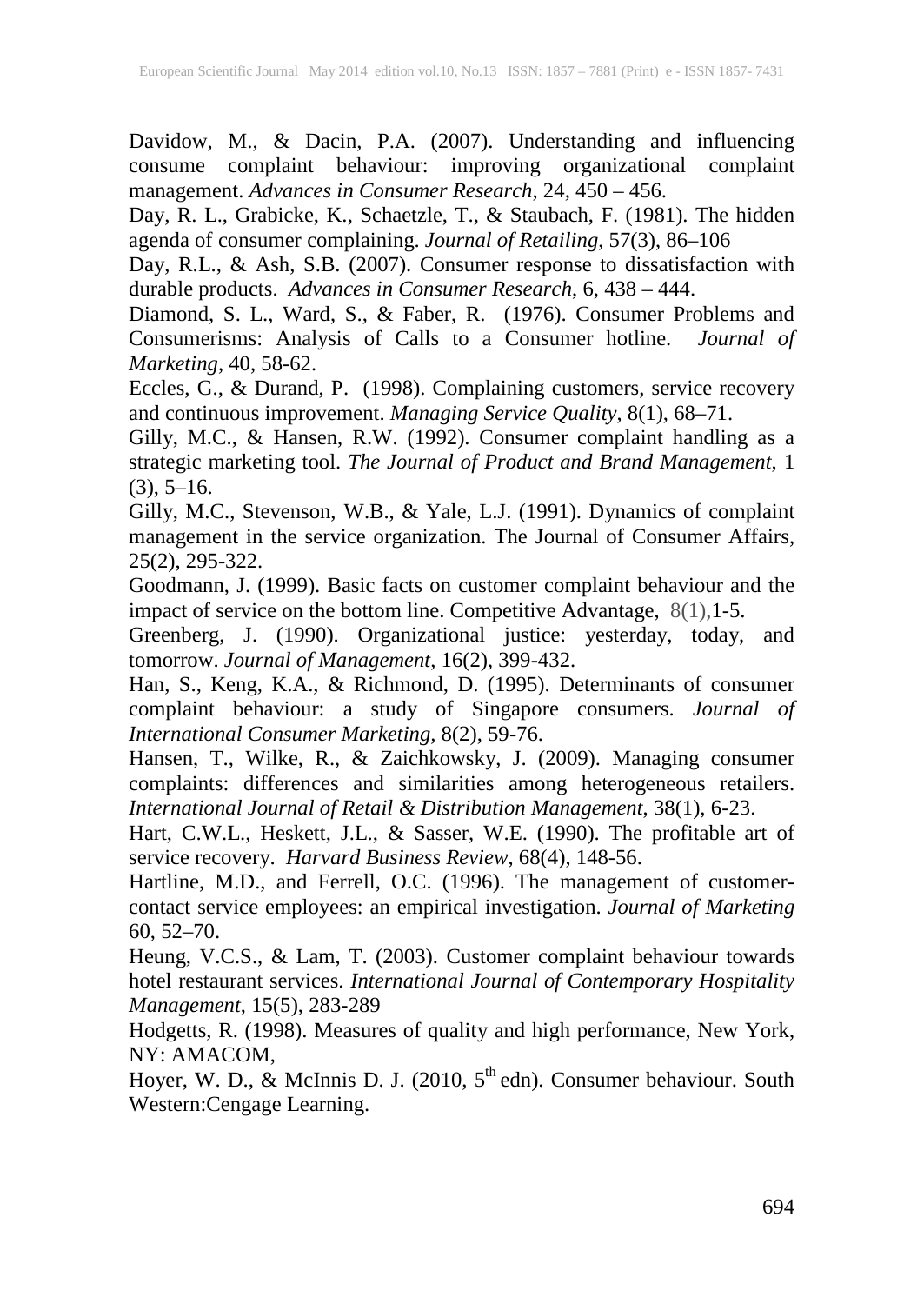Hui, M.K., & Au, K. (2001). Justice perceptions of complaint-handling: a cross-cultural comparison between PRC and Canadian customers. *Journal of Business Research*, 62(2), 161-173.

Jackson, S.L. (2009, 3rd Edn). Research Methods and Statistics: A Critical Thinking Approach. Belmont, CA: Wadsworth

Jacoby, J., & Jaccard, J.J. (1981). The sources, meaning, and validity of consumer complaint behaviour: a psychological analysis. *Journal of Retailing*, 57(3), 4-23.

Jeschke, K., Schulze, H.S., &. Bauersachs, J. (2000). Internal Marketing and its Consequences for Complaint Handling Effectiveness, in: Henning-Thurau, T., & Hansen, U. edn. Relationship marketing, gaining competitive advantage through customer satisfaction and customer retention, 193-216

Johnston, R. (2001). Linking complaint management to profit. *International Journal of Service Industry Management*, 12(1), 60-66.

Johnston, R., & Mehra, S. (2002). Best-practice complaint management. *Academy of Management Executive,* 16(4), 145–154.

Kerlinger, F.N., (1986). Foundations of behavioural research. 3rd Edn., Fort Worth, TX: Holt, Rinehart, and Winston

Landon, E.L. (1980). The direction of consumer complaint research. *Advances in consumer research,* 7, 335-338.

Lind, E.A., & Tyler, T.R. (1988). The social psychology of procedural practice, New York, NY: Plenum Press.

Malhotra, N. K., & Birks, D.F. (2003). Marketing research: an applied approach. Prentice Hall, Harlow.

Marshall, M. N. (1996). Sampling for research qualitative. *Family practice*, 13(6), 522-525

Mayer, H., & Morganosky, M.A. (1987). Complaint behaviour: analysis by demographics, lifestyle, and consumer values. *Advances in Consumer Research*, 14(1), 223-226.

Mitchell, V. (1993). Handling consumer complaint information: why and how? *Management Decision*, 31(3), 21-28.

Mowen, J. C., & Minor, M. (2008, 5<sup>th</sup> edn). Consumer Behaviour, Prentice Hall, Englewood Cliffs, NJ.

Ngai, E.W.T., Heung, V.C.S., Wong Y.H., & Chan, F. K.Y. (2007). Consumer complaint behaviour of Asians and non-Asians about hotel services: An empirical analysis*. European Journal of Marketing*, 41(11/12), 1375-1391

Nyer, P.U. (2000). An investigation into whether complaining can cause increased consumer satisfaction. *Journal of Consumer Marketing*, 17(1), 9- 19.

Oisín, T. (2007). Process tracing and elite interviewing: A case for nonprobability sampling. *Cambridge Journal Online*, 4, 765-772.